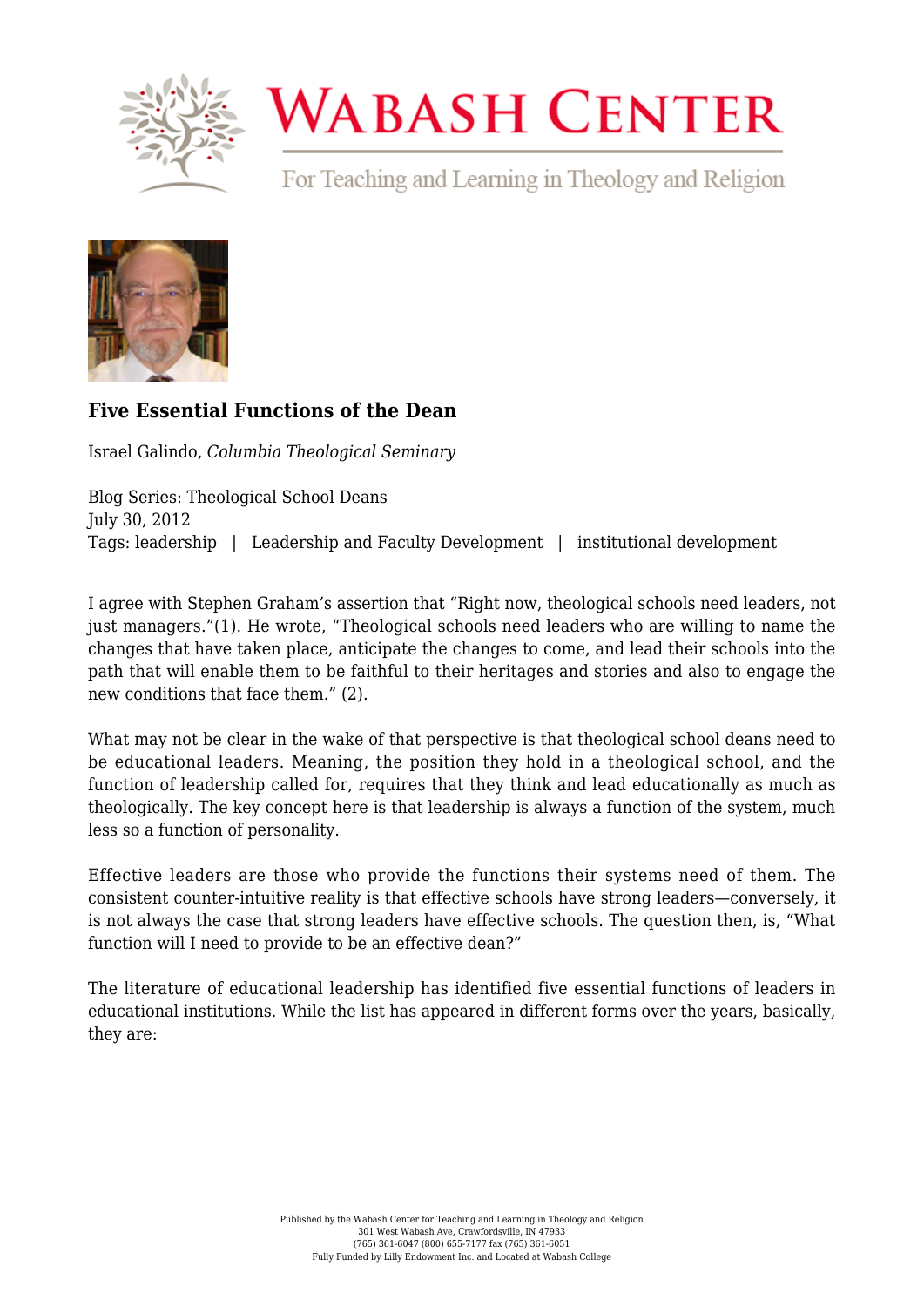- 1. Having a vision and communicating it well
- 2. Articulating goals and identifying strategies
- 3. Creating an adaptive culture open to change
- 4. Monitoring progress
- 5. Providing necessary interventions. (3)

All educational leaders need to provide those essential functions, but, there's no one best way to provide them. WHAT a dean, as educational leader, needs to provide is clear; HOW a particular dean chooses to go about it is a product of both context and personality.

The challenge of the complex nature of the job, with its multi-faceted dimensions, calls for an astonishing wide-ranging skills set: from interpersonal relational skills to high-level analytical and intuitive-interpretive skills. Deans need to cultivate and apply a wide repertoire of cognitive styles in order to carry out the job, sometimes, in the course of a single day! They need often to switch from abstract, symbolic perspectives to a concrete, realistic perspective from one moment to the next. They may start the day with internal vision-casting in a Zen-like state while driving to the office, only to be engulfed in managerial problem-solving within twenty minutes of sitting at the desk, then, end the day dealing with interpersonal conflicts in the midst of emotional reactivity.

Effective deans do well to remember that in the midst of the urgency and the press of the daily triage, there are only five functions that will ultimately determine their effectiveness. Five things make the difference, for they are the essential functions that the school, as a system, needs of its academic leader. It is not much of an overstatement to say that, at the end of the day, all else is distraction. In fact, what dysfunctional systems are very good at is distracting its leader from focusing on and providing the essential functions!

To what extent are you providing the five essential educational functions of a dean?

What things distract you from investing time, thought, and effort on the five essential functions?

Are you stronger in providing one function over others? Which functions do you need to work on increasing your competence?

Dysfunctional systems are adept at sabotaging a leader's focus on the five functions. Are you able to identify ways your system and context inhibits your effectiveness in one or more of the five essential functions?

(1) (C(H)AOS Theory: Reflections of Chief Academic Officers in Theological Schools. Wm. B. Eerdmans, 2011, p. 71

(2) Ibid.

(3) See for example Rutherford, W. L. "School Principals as Effective Leaders," Phi Delta Kappan 67 (1985): 31-34.